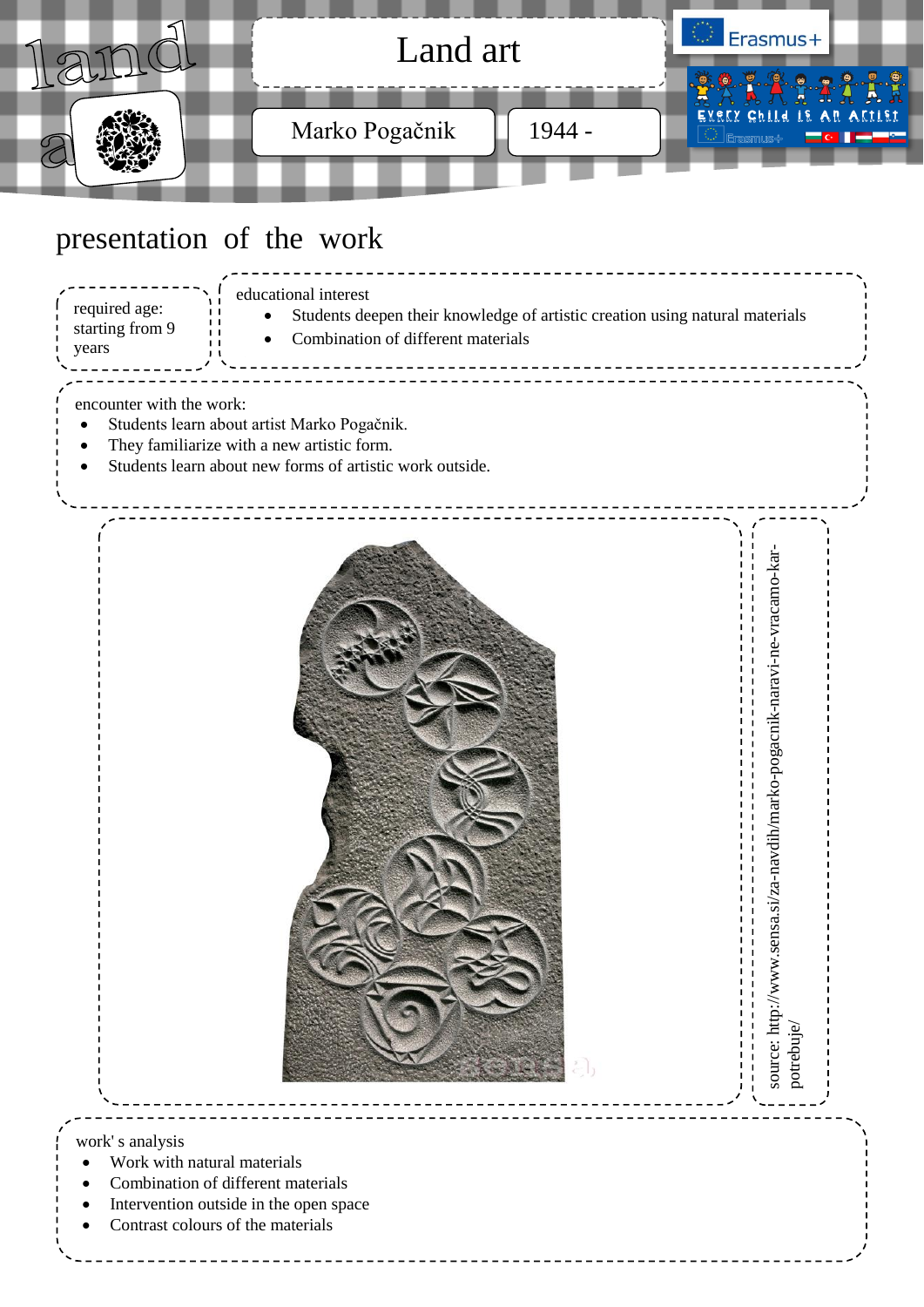### creative process



|  | implemented resources / materials (per student) |  |
|--|-------------------------------------------------|--|
|  | $\Box$ Surface sized app 40x 30 cm (cardboard)  |  |
|  | Glue for wood                                   |  |
|  | $\Box$ Natural materials (leaves, wood,         |  |
|  | branches, small stones, bark, moss)             |  |
|  |                                                 |  |
|  |                                                 |  |
|  |                                                 |  |
|  |                                                 |  |
|  |                                                 |  |
|  |                                                 |  |
|  |                                                 |  |
|  |                                                 |  |
|  |                                                 |  |

- The balance on the work of art
- Light-dark contrast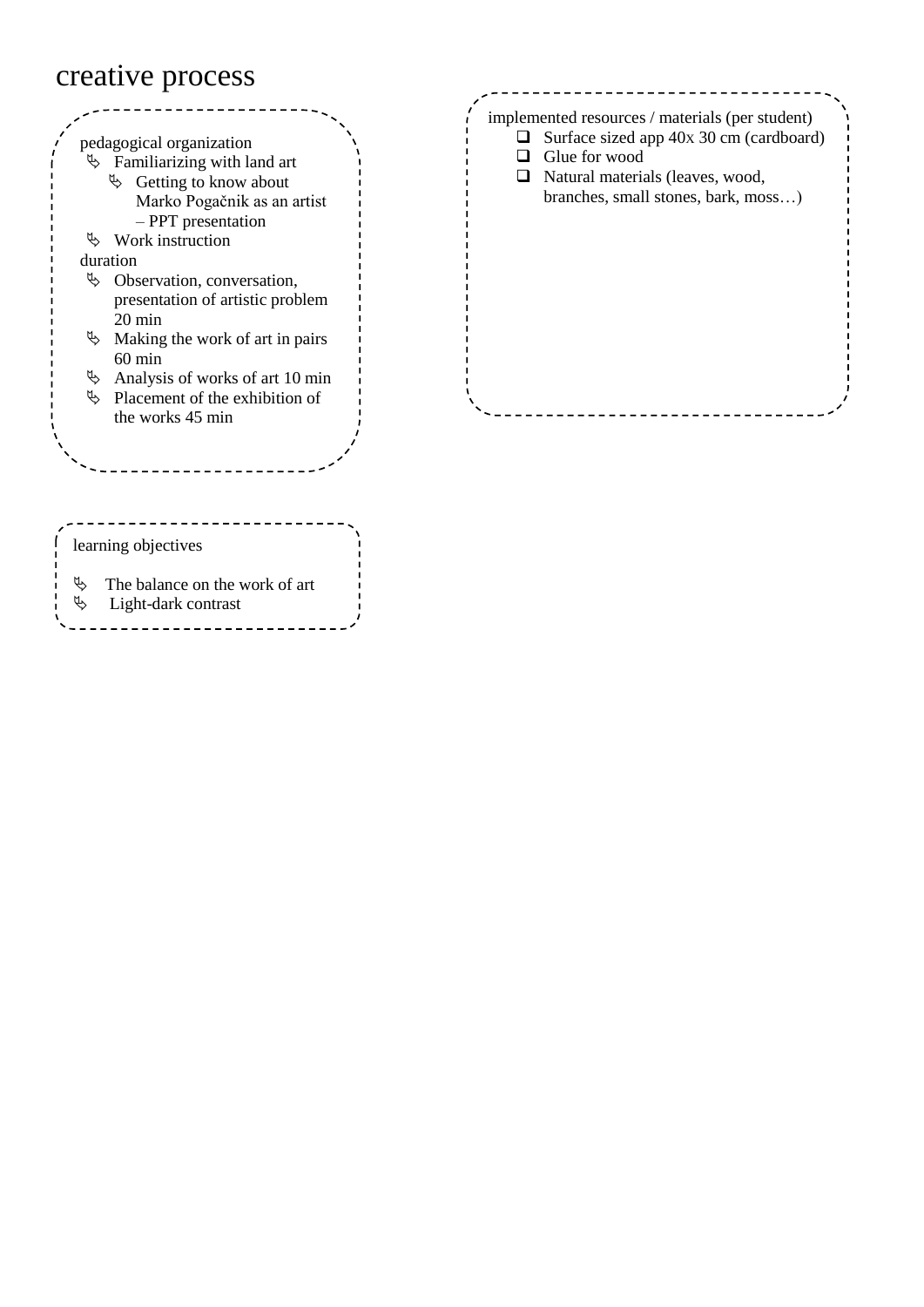### **progress**

#### **session 1**

- students tasks
- $\rightarrow$  participating in conversation
- $\rightarrow$  observing PPT presentation
- $\rightarrow$  drawing a sketch of a symbol
- $\rightarrow$  choice of materials
- $\rightarrow$  making a symbol

#### **session 2**

- $\rightarrow$  filling the motive using natural materials
- $\rightarrow$  taking into account colour contrast
- $\rightarrow$  adding details
- $\rightarrow$  observing and evaluation of their own and their classmate's works
- instructions

#### **session 1**

- $\rightarrow$  You will make a symbol for protection of nature
- $\rightarrow$  You can use three or four different materials
- $\rightarrow$  When choosing materials you have to take into account light-dark contrast
- $\rightarrow$  Making a symbol, cover as much of a surface you can
- $\rightarrow$  Glue materials well to the surface

#### **session 2**

- $\rightarrow$  add details
- $\rightarrow$  present your symbol and its meaning
- teacher's role
- $\rightarrow$  Presentation of the symbols
- $\rightarrow$  Motivating the students to sketch the motive.
- $\rightarrow$  Giving alert to students to fill the surface using contrast colours
- $\rightarrow$  Guiding the students during sticking the materials to the surface.
- $\rightarrow$  Guiding students when they add the details.
- $\rightarrow$  Guiding students when they evaluate each other's work